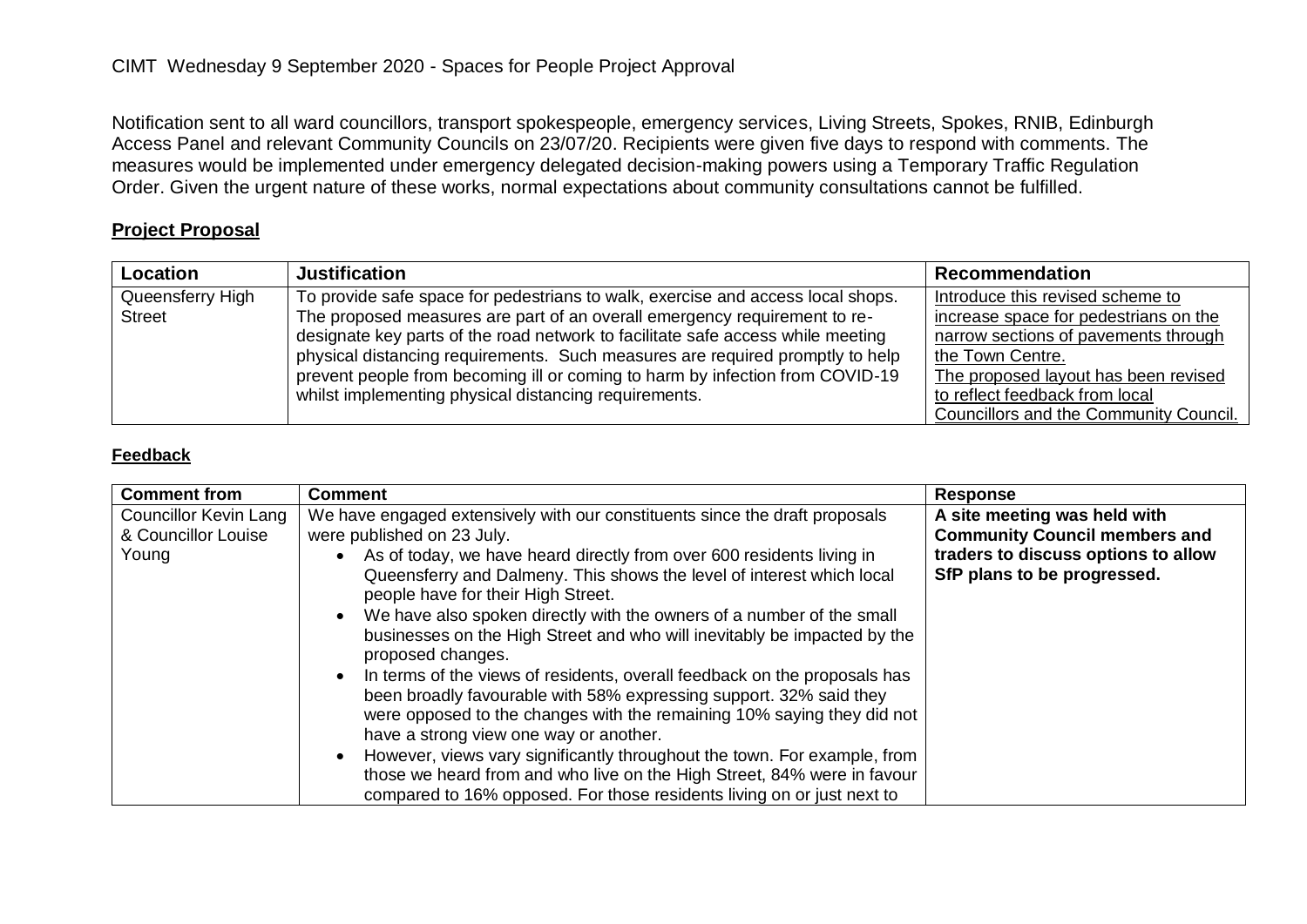|                                                              | Rosshill Terrace / Station Road, only 31% were in favour with 69%                                                                                                                                                                                                                                                                                                                                                                                                                                                                                                                                                                                                                                                                                                                                                                                                                                                                                                                                       |                                                                                                                                                                                                                                                    |
|--------------------------------------------------------------|---------------------------------------------------------------------------------------------------------------------------------------------------------------------------------------------------------------------------------------------------------------------------------------------------------------------------------------------------------------------------------------------------------------------------------------------------------------------------------------------------------------------------------------------------------------------------------------------------------------------------------------------------------------------------------------------------------------------------------------------------------------------------------------------------------------------------------------------------------------------------------------------------------------------------------------------------------------------------------------------------------|----------------------------------------------------------------------------------------------------------------------------------------------------------------------------------------------------------------------------------------------------|
|                                                              | opposed.                                                                                                                                                                                                                                                                                                                                                                                                                                                                                                                                                                                                                                                                                                                                                                                                                                                                                                                                                                                                |                                                                                                                                                                                                                                                    |
| <b>Councillor Kevin Lang</b><br>& Councillor Louise<br>Young | It is clear the levels of traffic currently being seen on the High Street are causing<br>significant challenges. The width of pavements and the requirement for social<br>distancing is forcing people, including children, to walk onto the road. This<br>creates unacceptable safety risks.<br>Similarly, the current two-way flow of traffic along the narrow High Street causes<br>substantial congestion, particularity at weekends. It is all too easy for the street<br>to become completely gridlocked. This congestion is not new and has been an<br>issue for many years. However, the need for pedestrians and cyclists to socially<br>distance means the safety issues have become even more pronounced.<br>To that end, we welcome the effort being made to try and create safer spaces<br>for residents and visitors to enjoy the High Street. We also accept that removing<br>vehicle traffic improves local air quality and make the High Street a much more<br>pleasant area to visit. | In response to feedback a One-way<br>proposal has been developed with<br>widened footways (where practical)<br>and new cycle lanes where the<br>current road widths permit.                                                                        |
| <b>Councillor Kevin Lang</b><br>& Councillor Louise<br>Young | The risk of added congestion - We are concerned the proposals, as currently<br>presented, may not deliver the outcomes intended. The plans involve a barriered<br>closure in the centre of the High Street. This means vehicles will still be able to<br>enter the High Street both from the east at Edinburgh Road and the west from<br>The Loan. Drivers will have to turn around in the central parking area only to be<br>likely faced by oncoming traffic as they try to leave the High Street. As such, we<br>believe there is a serious risk the plan will increase rather than reduce the<br>congestion currently being seen. This concern is shared by the business owners<br>we spoke with. We are keen to understand what consideration has been given to<br>this by officers or if any modelling was carried out.                                                                                                                                                                           | The part time closure has now been<br>revised to a One-way system in an<br>easterly direction.                                                                                                                                                     |
| <b>Councillor Kevin Lang</b><br>& Councillor Louise<br>Young | On-street car parking – it is not clear how many car parking spaces would<br>remain along the High Street under the plans. Would the remaining on-street<br>parking on the High Street be designated for residents and/or blue badge<br>holders? Clarity on this point would be helpful.                                                                                                                                                                                                                                                                                                                                                                                                                                                                                                                                                                                                                                                                                                                | There will be little change to the<br>provision of on street parking.<br>Approximately 5 spaces will be<br>removed to allow footway widening<br>from outside No.50 heading west.<br>Two spaces will be left open in this<br>section outside No.21. |
| <b>Councillor Kevin Lang</b>                                 | Residents parking - the proposals include dedicated residents parking on the                                                                                                                                                                                                                                                                                                                                                                                                                                                                                                                                                                                                                                                                                                                                                                                                                                                                                                                            | This has been removed from the                                                                                                                                                                                                                     |
| & Councillor Louise                                          | south side of Edinburgh Road. However, it is not clear how this will be                                                                                                                                                                                                                                                                                                                                                                                                                                                                                                                                                                                                                                                                                                                                                                                                                                                                                                                                 | revised plan.                                                                                                                                                                                                                                      |
| Young                                                        | administered and enforced. Will residents living on the High Street be required to                                                                                                                                                                                                                                                                                                                                                                                                                                                                                                                                                                                                                                                                                                                                                                                                                                                                                                                      |                                                                                                                                                                                                                                                    |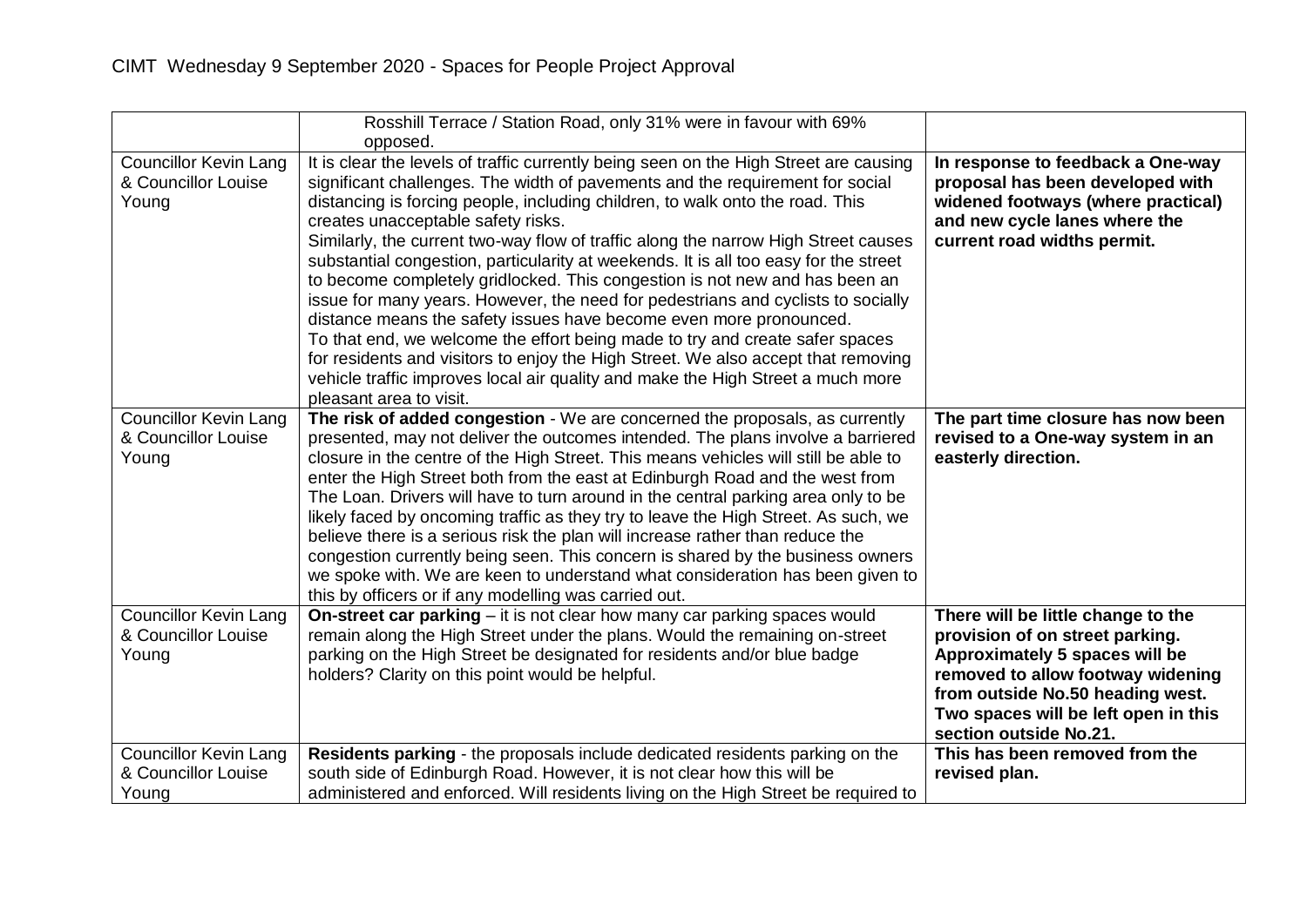|                                                              | pay for parking permits? If so, for what period of time? How many permits will be<br>available and, if there are more residents parking permits required than space<br>available, will residents be entitled to park in the Hawes car park without penalty<br>(which is currently closed overnight until mid-August)?                                                                                                                                                                                                                                                                                                                                                                                                                                                                                                                                                               |                                                                                                                                                                                                                      |
|--------------------------------------------------------------|-------------------------------------------------------------------------------------------------------------------------------------------------------------------------------------------------------------------------------------------------------------------------------------------------------------------------------------------------------------------------------------------------------------------------------------------------------------------------------------------------------------------------------------------------------------------------------------------------------------------------------------------------------------------------------------------------------------------------------------------------------------------------------------------------------------------------------------------------------------------------------------|----------------------------------------------------------------------------------------------------------------------------------------------------------------------------------------------------------------------|
| <b>Councillor Kevin Lang</b><br>& Councillor Louise<br>Young | The time period for visitor parking $-$ It is not clear the basis for the two-hour<br>time limit for visitors/shoppers to park within or next to the Hawes car park. With<br>a unique collection of shops, cafes and restaurants, Queensferry offers a<br>fantastic experience for visitors. We are concerned the two-hour limit will not<br>provide sufficient time for visitors to both to enjoy a meal and spend time and<br>money in local shops. This could be a particular issue for those with young<br>children or those with reduced mobility. As such, we believe the time limit should<br>be extended to at least three hours.                                                                                                                                                                                                                                           | There will be no adjustments to<br>existing time limits or pay & display<br>parking under the revised proposals.                                                                                                     |
| Councillor Kevin Lang<br>& Councillor Louise<br>Young        | Showing the High Street is 'open for business' - we realise any temporary<br>road closure requires diversion signage to be put in place. However, we are<br>concerned that high impact red signage indicating "road closed" can act as a<br>significant deterrent for visitors and business customers. This view is born from<br>previous experience amongst High Street businesses. We would suggest the<br>precise wording of the temporary signage is carefully reviewed to ensure it is<br>made clear that the High Street is very much open for business. The signage at<br>the junction of Bankhead Road and Hawes Brae could usefully include "Parking<br>ahead for High Street". Any 'road closed' signs should consider more positive<br>wording such as "road closed to through traffic to support safe spaces for<br>people" or similar – thus focusing on the positive. | All signage used will be in<br>accordance with Chapter 8 traffic<br>management requirements.<br>Intrusive signage will be kept to a<br>minimum, however, some traffic<br>management signs will be required.          |
| <b>Councillor Kevin Lang</b><br>& Councillor Louise<br>Young | <b>One-way system</b> – the £2 million project to improve the High Street over the<br>long term settled on a scheme which would have involved moving to a one-way<br>system. This was only dropped when advice from officers confirmed a<br>substantial element of the external funding would be at risk due of the time<br>required to progress the traffic regulation order and likely public inquiry. What<br>consideration was given to introducing a one-way system on a temporary basis<br>as a 'spaces for people' initiative? If this was considered, why was it rejected?                                                                                                                                                                                                                                                                                                  | This is part of the revised proposals.<br>Originally, the One-way proposal<br>was not promoted as a temporary<br>traffic management scheme due to<br>the quantity of cones etc required in<br>the Conservation area. |
| <b>Councillor Kevin Lang</b><br>& Councillor Louise<br>Young | The opportunity of a trial $-$ the changes being proposed would present a<br>significant change to the town, with number of potential unintended knock-on<br>impacts. To that end, what consideration has been given to the option of trialling<br>the proposed changes over a weekend or two weekends when visitor numbers,<br>pedestrian footfall and congestion are at their greatest? A trial would provide an                                                                                                                                                                                                                                                                                                                                                                                                                                                                  | All Town Centre projects are being<br>reviewed at regular intervals. This<br>will allow any system being installed<br>to be monitored.                                                                               |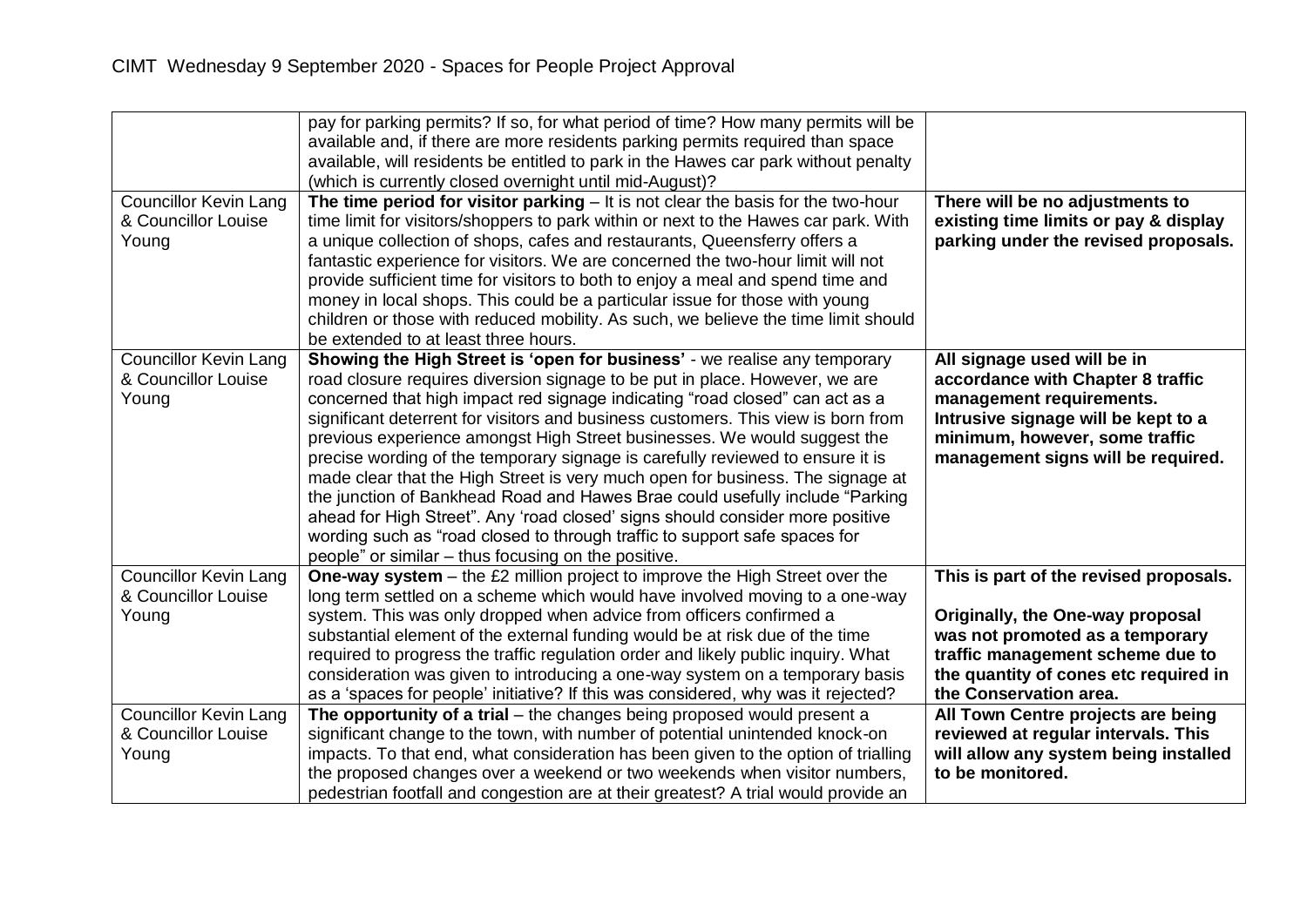|                                                              | opportunity to see if the changes meet the spaces for people policy objectives,<br>to development key learning points, and consider possible further changes.                                                                                                                                                                                                                                                                                                                                                                                                                                                                                                                                                                                                                                                                                                                                                                                                                                                                                                                                                                |                                                                                                                                                                                                                                                                                                                                                                                                                                                                             |
|--------------------------------------------------------------|------------------------------------------------------------------------------------------------------------------------------------------------------------------------------------------------------------------------------------------------------------------------------------------------------------------------------------------------------------------------------------------------------------------------------------------------------------------------------------------------------------------------------------------------------------------------------------------------------------------------------------------------------------------------------------------------------------------------------------------------------------------------------------------------------------------------------------------------------------------------------------------------------------------------------------------------------------------------------------------------------------------------------------------------------------------------------------------------------------------------------|-----------------------------------------------------------------------------------------------------------------------------------------------------------------------------------------------------------------------------------------------------------------------------------------------------------------------------------------------------------------------------------------------------------------------------------------------------------------------------|
| <b>Councillor Kevin Lang</b><br>& Councillor Louise<br>Young | Station Road / Rosshill Terrace - As we have already explained, the greatest<br>concern expressed by our constituents has been around the diversion of traffic<br>along Rosshill Terrace / Station Road. Amongst those residents who were<br>opposed to the changes, more than 50% gave the proposed diversion as their<br>most significant concern.<br>As councillors, we are anxious about diverting more traffic along narrow roads<br>which are already handling far greater levels of traffic than they were built to<br>accommodate. It is important to emphasise that Station Road includes two<br>primary schools and one secondary school. With the schools confirmed to<br>restart next month, we are extremely worried about the Council actively diverting<br>traffic past areas with high levels of walking and cycling children.                                                                                                                                                                                                                                                                               | These comments will be taken into<br>consideration. The installation of a<br>raised table on Rosshill Terrace will<br>be progressed as soon as<br>reasonably possible.<br>Additional "SLOW" signs will be<br>installed at various locations on<br><b>Rosshill Terrace/Station Road as</b><br>part of the measures for the SfP<br>project.                                                                                                                                   |
| <b>Councillor Kevin Lang</b><br>& Councillor Louise<br>Young | If these changes are progressed then we believe further action is required<br>urgently to discourage and, in some cases, restrict drivers from entering and<br>departing the town via Station Road. This must be carried out prior to the<br>proposed changes being implemented.<br>We would suggest;<br>a) stopping HGV traffic along Rosshill Terrace / Station Road through a<br>temporary traffic regulation order which introduces an appropriate weight<br>restriction on these roads. This should exempt local buses.<br>b) installing the long promised and considerably overdue speed-table on Rosshill<br>Terrace as an urgent priority.<br>c) writing to the Scottish Government to press, once more, for the FRB A90 slips<br>roads to be reopened to cars. We note how locality transport officers at the<br>Council have previously accepted the merits of re-opening these slip roads.<br>Given the changes being proposed, coupled with the even great pressure<br>expected from the Scotstoun and Echline housing developments, we believe the<br>case for re-opening these slip roads is now overwhelming. | These points can and will be<br>considered in future phasing on the<br>project under the review process.<br>In response:<br>a) As a first stage advisory<br>signage will be installed.<br>b) The proposed raised table is<br>currently being progressed by<br>our Roads operations team.<br><b>Transport Scotland have</b><br>C)<br>confirmed a response<br>following a review of the<br><b>Public Transport Priority</b><br><b>Scheme is concluded</b><br>(expected soon). |
| <b>Councillor Claire</b><br>Miller                           | I'm fully supportive of this scheme.                                                                                                                                                                                                                                                                                                                                                                                                                                                                                                                                                                                                                                                                                                                                                                                                                                                                                                                                                                                                                                                                                         | Noted.                                                                                                                                                                                                                                                                                                                                                                                                                                                                      |
| Queensferry & District<br><b>Community Council</b>           | QDCC spent some time discussing the Spaces For People proposals for<br>Queensferry High Street whilst at the same time taking into account the                                                                                                                                                                                                                                                                                                                                                                                                                                                                                                                                                                                                                                                                                                                                                                                                                                                                                                                                                                               | This proposal has now been revised.<br>The plan now proposes a one way<br>set up with footway widening using a                                                                                                                                                                                                                                                                                                                                                              |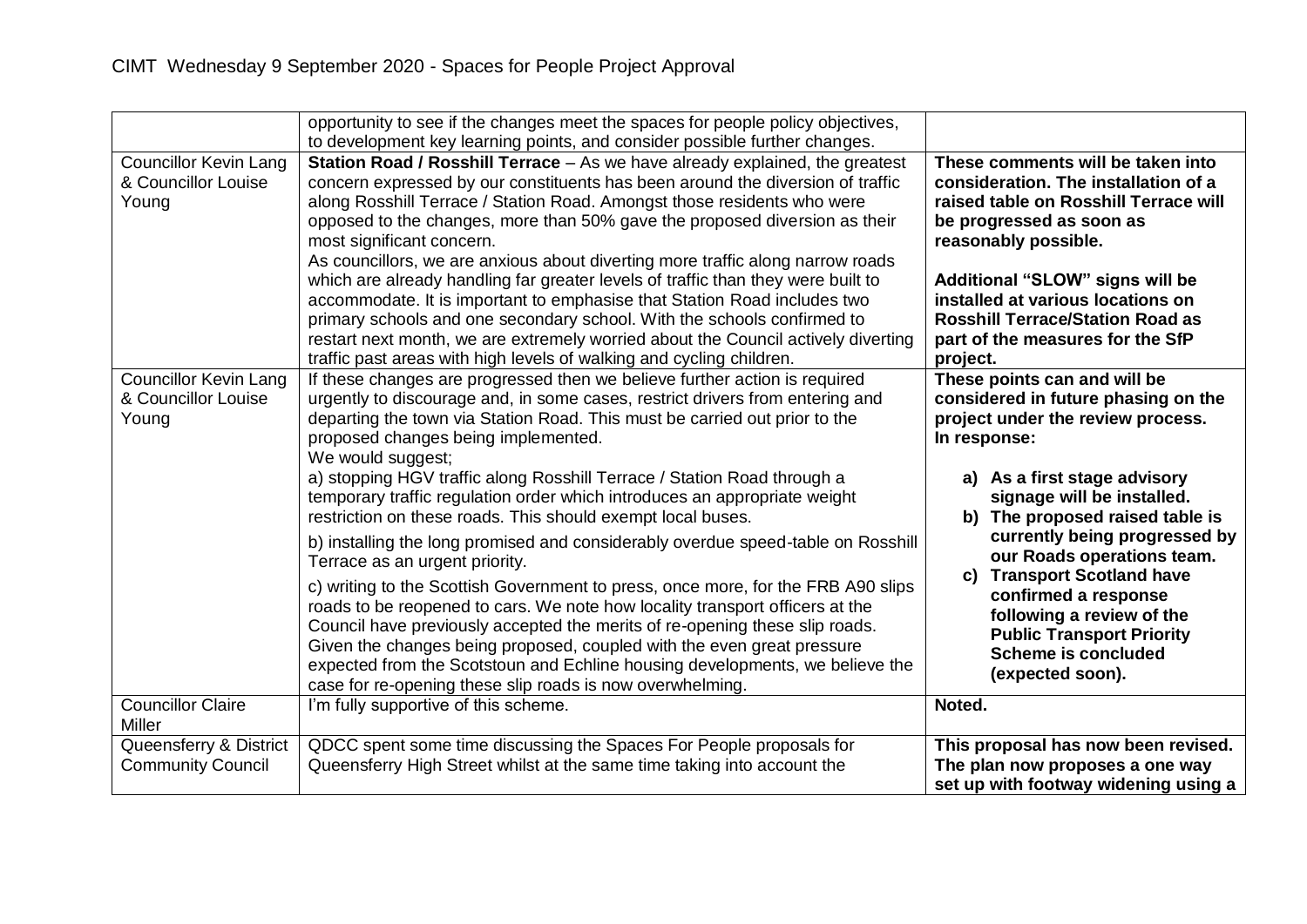|                                                    | ongoing the High Street Improvement Project and the potential impact these<br>may have.<br>Cutting to the chase it is our considered view that the Spaces For People<br>proposal as a response to COVID-19 is not a suitable or desirable option - all be<br>it on a temporary basis - to provide a socially distancing solution during these<br>troubled times.                                                                                                                                                                                                                                                                                                                                                                                                                                              | Rosehill product to segregate the<br>vehicle lanes to the widened footway<br>or cycle lanes. This product is a<br>rubber kerb with an upright reflective<br>bollard. |
|----------------------------------------------------|---------------------------------------------------------------------------------------------------------------------------------------------------------------------------------------------------------------------------------------------------------------------------------------------------------------------------------------------------------------------------------------------------------------------------------------------------------------------------------------------------------------------------------------------------------------------------------------------------------------------------------------------------------------------------------------------------------------------------------------------------------------------------------------------------------------|----------------------------------------------------------------------------------------------------------------------------------------------------------------------|
| Queensferry & District<br><b>Community Council</b> | There are a number of issues as we see it relating to the proposed layout,<br>namely:<br>The impact of the planned road closure which would push traffic onto<br>Station Road and Rosshill Terrace - already a known problem under<br>separate consideration, (not withstanding the consequences of<br>increasing traffic passing Queensferry High as well as St Margarets and<br>Queensferry Primary Schools)<br>The projected loss of on street parking<br>What appears to be excessive street furniture/signage<br>The likely disruption/confusion due to the introduction of a central turning<br>point amongst others.                                                                                                                                                                                   | All the points made have been taken<br>into account when revising the<br>proposed design for South<br>Queensferry TC Project.                                        |
| Queensferry & District<br><b>Community Council</b> | We are of the opinion that this situation is a real time opportunity to put in place<br>an already tried and tested alternative option, namely a one way through route<br>(West to East) supplemented with enhanced and controlled pavement/walking<br>space We firmly believe this is an excellent opportunity to properly trial a one<br>way system that after all was the initial desired outcome of the earlier project<br>consultation.<br>Interestingly enough a straw poll organised locally on Facebook yesterday very<br>quickly gathered almost 350 responses to the following options as offered up on<br>the High Street:<br>One-way system with widened walking areas<br>$\bullet$<br>Pedestrianise in part or whole noon - 6am<br>Access only no through road noon - 6am<br>Status quo<br>Other | Option 1 is now proposed under the<br>revised design.<br>The other points will be considered<br>as the project progresses.                                           |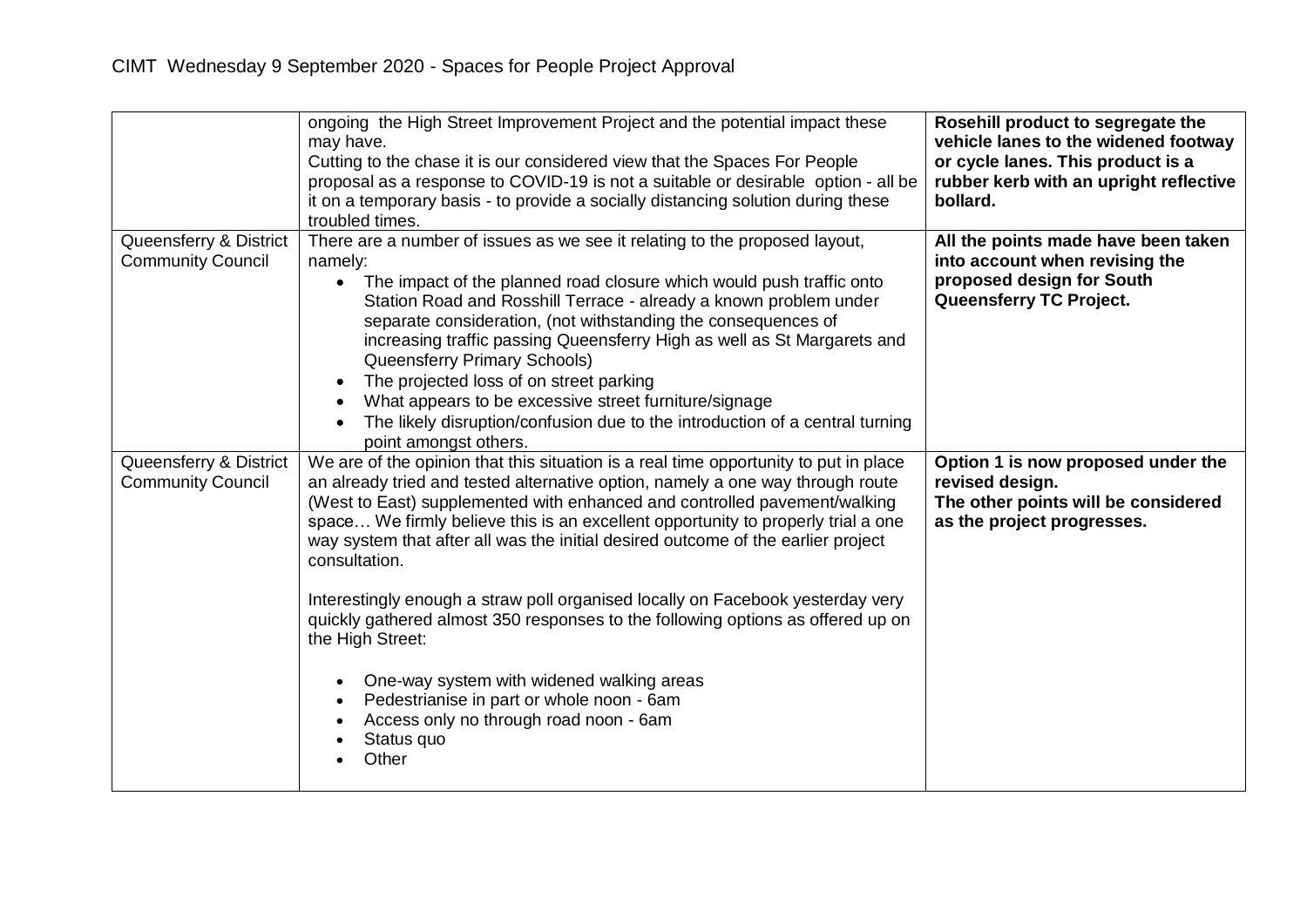|                                  | Perhaps not surprisingly Option 1 relating to the one-way system proposal<br>gathered support from almost 2/3rds of the submitted responses.                                                                                                                                                                                                                                                                                                                                                                                                                                                                                                                                         |                                                                                                        |
|----------------------------------|--------------------------------------------------------------------------------------------------------------------------------------------------------------------------------------------------------------------------------------------------------------------------------------------------------------------------------------------------------------------------------------------------------------------------------------------------------------------------------------------------------------------------------------------------------------------------------------------------------------------------------------------------------------------------------------|--------------------------------------------------------------------------------------------------------|
| <b>Edinburgh Access</b><br>Panel | While we are supportive of your proposal to close High Street during afternoons,<br>evenings and overnight, we would express the following caveats.                                                                                                                                                                                                                                                                                                                                                                                                                                                                                                                                  | The proposed closure has now been<br>revised to a one-way system. The<br>comments regarding wheelchair |
|                                  | Given the size and ambience of High Street, please place "Cyclists"<br>dismount" signs at both ends of the extent to be closed. This will make it<br>a far safer and more attractive area for pedestrians in return for a trivial<br>concession by cyclists. Similar signs have had this beneficial effect in<br>Quartermile.<br>Please ensure there are adequate dropped kerbs to allow wheelchair<br>users to enjoy the pedestrian area.<br>Please ensure access for blue badge holders is included in the scope of<br>the "essential access" that you mention.<br>Please ensure there is parking provision for blue badge holders in Hawes<br>Brae carpark and on Edinburgh Road. | access and parking will be taken into<br>consideration in future phasing.                              |
|                                  | As Station Road becomes busier because of the diversion, please take into<br>account the likely requirement for additional parking provision for blue badge<br>holders and the possible requirement for enhanced pedestrian crossing facilities.                                                                                                                                                                                                                                                                                                                                                                                                                                     |                                                                                                        |
| Spokes                           | We are pleased to welcome the proposed improvements in South Queensferry<br>High Street. These will greatly improve the quality and safety of visiting this<br>historic location. However, we are extremely concerned that the proposed<br>diversion route along Rosshill Terrace and Station Road will significantly<br>increase there the existing difficulties and danger for people walking and cycling.                                                                                                                                                                                                                                                                         | Noted.                                                                                                 |
|                                  | 1. High Street<br>1.1 It is normal for road closures in Edinburgh to commence at 10.30am and we<br>recommend that this should be adopted here. This street will already be busy<br>with visitors and shoppers well before the proposed 12 noon start time.<br>1.2 There are some short sections in the High Street where the setts have been<br>laid parallel to the direction of travel as a decorative feature. Unfortunately, these<br>areas are extremely hazardous when cycling, as the long grooves have a<br>tendency to channel bike wheels. As these are due for replacement in the<br>upcoming South Queensferry High Street and Waterfront Public Realm                   | <b>Comments will be taken into</b><br>consideration and where possible<br>accommodated.                |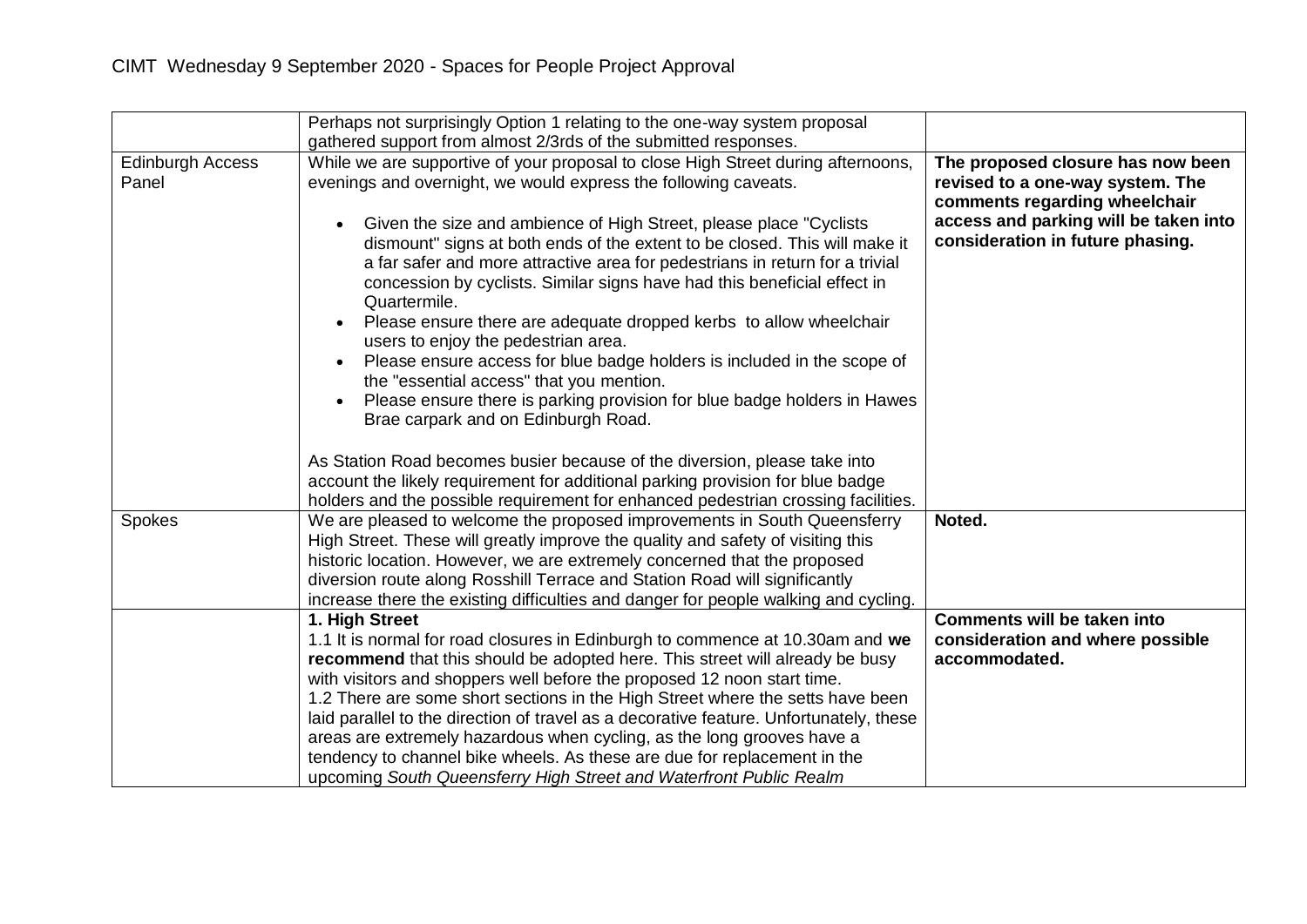| pavement. | Improvement Plan, we recommend that they be lifted and relaid, or covered,<br>with tarmac as a temporary fix.<br>1.3 We recommend that the road closure signage should specifically make it<br>clear that the closure is only to vehicles and that through access remains for<br>walking and cycling at all times.<br>1.4 We recommend that all signage should be on the road, not on the                                                                                                                                                                                                                                                                                                                                                                                                                                                                                                                                                                                                                                                                                                                                                                                                                                                                                                                                                                                                                                                                                                                                                                                                                                                                                                                                                                                                                                                                                                                                                       |                                                                                                                                                                                                                                                                                                                                                                                                                                                                                                                                                                                                                                                                                                                                                                                                                                                                       |
|-----------|-------------------------------------------------------------------------------------------------------------------------------------------------------------------------------------------------------------------------------------------------------------------------------------------------------------------------------------------------------------------------------------------------------------------------------------------------------------------------------------------------------------------------------------------------------------------------------------------------------------------------------------------------------------------------------------------------------------------------------------------------------------------------------------------------------------------------------------------------------------------------------------------------------------------------------------------------------------------------------------------------------------------------------------------------------------------------------------------------------------------------------------------------------------------------------------------------------------------------------------------------------------------------------------------------------------------------------------------------------------------------------------------------------------------------------------------------------------------------------------------------------------------------------------------------------------------------------------------------------------------------------------------------------------------------------------------------------------------------------------------------------------------------------------------------------------------------------------------------------------------------------------------------------------------------------------------------|-----------------------------------------------------------------------------------------------------------------------------------------------------------------------------------------------------------------------------------------------------------------------------------------------------------------------------------------------------------------------------------------------------------------------------------------------------------------------------------------------------------------------------------------------------------------------------------------------------------------------------------------------------------------------------------------------------------------------------------------------------------------------------------------------------------------------------------------------------------------------|
| traffic.  | 2. Diversionary Route Rosshill Terrace / Station Road<br>2.1.1 We have extremely serious concerns about the local impact on the<br>chosen diversionary route and strongly recommend that significant<br>addition interventions be implemented there, on the same timescale as<br>those on the High Street, before it is brought into use. This is because<br>there are already serious concerns about these streets, shared by local<br>Spokes members, Councillors and the Dalmeny Station Residents<br>Association, which will be made worse by introducing the extra diverted<br>2.1.2 Rosshill Terrace and Station Road run through the middle of the residential<br>area of Dalmeny Station and have a speeding problem, with many vehicles<br>considerably exceeding the 20mph limit. This has become an increased problem<br>during the lockdown period and is posing serious road safety problems for<br>pedestrians and cyclists. They also comprises part of the 43 bus route between<br>Edinburgh City Centre and Queensferry, which suffers congestion due to the<br>narrow width and weekday commuter parking for Dalmeny railway station.<br>2.1.3 The road safety problems which were already evident here have become<br>more serious due to the need to maintain physical distancing as a result of the<br>pandemic. Due to the very narrow width of the pavement (less than 1m),<br>pedestrians must venture on to the road to ensure safe physical distancing when<br>passing. This results in people emerging from between parked cars and coming<br>into conflict with motor vehicles and cyclists.<br>My concerns about this situation were considerably amplified by an incident at<br>the beginning of May 2020 when an elderly gentleman, attempting to provide me<br>with adequate space to pass safely was almost hit by a car travelling at what we<br>estimated to be around 50mph. Comment by local Spokes member | Comments noted. The speed table is<br>still planned, but it may not be in<br>place before the SfP measures are<br>implemented.<br><b>Additional SLOW signage will be</b><br>installed on Rosshill Terrace and<br><b>Station Road. Advisory signage will</b><br>be placed to suggest local access<br>only.<br>We will assess whether placing<br>signs on the A90 is feasible. As this<br>is a 70mph road we will need to<br>explore whether motorists will have<br>time to read detailed text (could<br>potentially be a danger to drivers<br>being distracted by the signs).<br>Signs on the B924/Bankhead Road<br>will have the wording altered to<br>make it clear that vehicular access is<br>only permitted to Hawes Pier.<br>The other measures requested<br>would be for projects out-with the<br>scope of SfP and should be<br>considered when designs for the |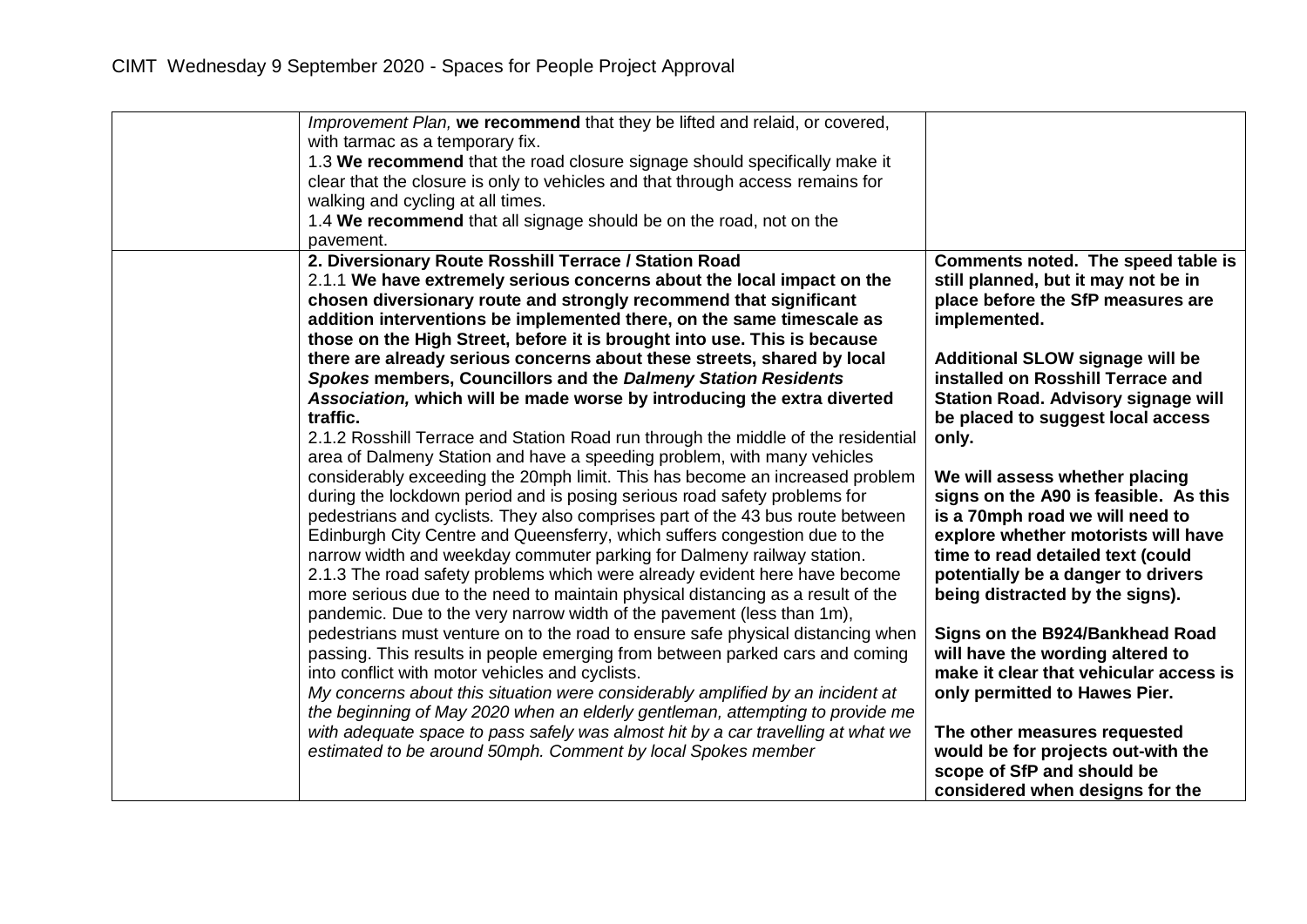| A high number of elderly residents take access between facilities in Queensferry      | longer term future of the High Street |
|---------------------------------------------------------------------------------------|---------------------------------------|
| and their homes along this narrow footway. Accordingly, measures to increase          | are progressed.                       |
| pedestrian space to permit safe-passing will be required.                             |                                       |
| 2.1.4 In addition, it is of particular concern that this is a key walking and cycling |                                       |
| route for the pupils of :                                                             |                                       |
| • Queensferry High School                                                             |                                       |
| • Queensferry Primary School and Nursery                                              |                                       |
| • St Margaret's Primary School                                                        |                                       |
| • Dalmeny Primary School (pupils walking and cycling to Dalmeny Primary               |                                       |
| School access the cycle-footpath at the steps at the east end of Rosshill             |                                       |
| Terrace)                                                                              |                                       |
| 2.1.4.1 Currently, very few children cycle to the three Queensferry schools along     |                                       |
| Station Road, probably due to the perceived road safety issues, particularly at       |                                       |
| busy drop off/pick up times, although many children do walk to school. Traffic        |                                       |
| congestion is already a problem at drop off/pick-up times and this will be likely to  |                                       |
| considerably increase as the entrance for the new replacement High School,            |                                       |
| which will open for the first time this August, has been moved from Ashburnham        |                                       |
| Road on to Station Road. The additional congestion will certainly add to overall      |                                       |
| road safety issues for pedestrians and cyclists during the afternoon pick-up          |                                       |
| period and we recommend that restrictions on parking and drop-off are                 |                                       |
| introduced outside the schools;                                                       |                                       |
| particularly the High School.                                                         |                                       |
| 2.1.4.2 Part of the catchment area of Dalmeny Primary School includes the             |                                       |
| eastern end of Station Road and pupils have to cross and/or walk or cycle along       |                                       |
| Rosshill Terrace to reach the cycle-footpath access at the east end of Rosshill       |                                       |
| Terrace, which then provides a direct off-road link to Dalmeny Primary School,        |                                       |
| around 1/2 mile to the south. A high proportion of children access Dalmeny            |                                       |
| Primary School this way by cycle and walking rather than car and it would be          |                                       |
| very unfortunate if this declined due to safety issues arising from increased         |                                       |
| traffic on Rosshill Terrace.                                                          |                                       |
|                                                                                       |                                       |
| 2.2 Background to Existing Concerns                                                   |                                       |
| 2.2.1 Following submission of a petition to the Council regarding road safety on      |                                       |
| Rosshill Terrace co-ordinated by Dalmeny Station Residents Association in June        |                                       |
| 2018, the Area Transport Manager confirmed that the road is recognised as a           |                                       |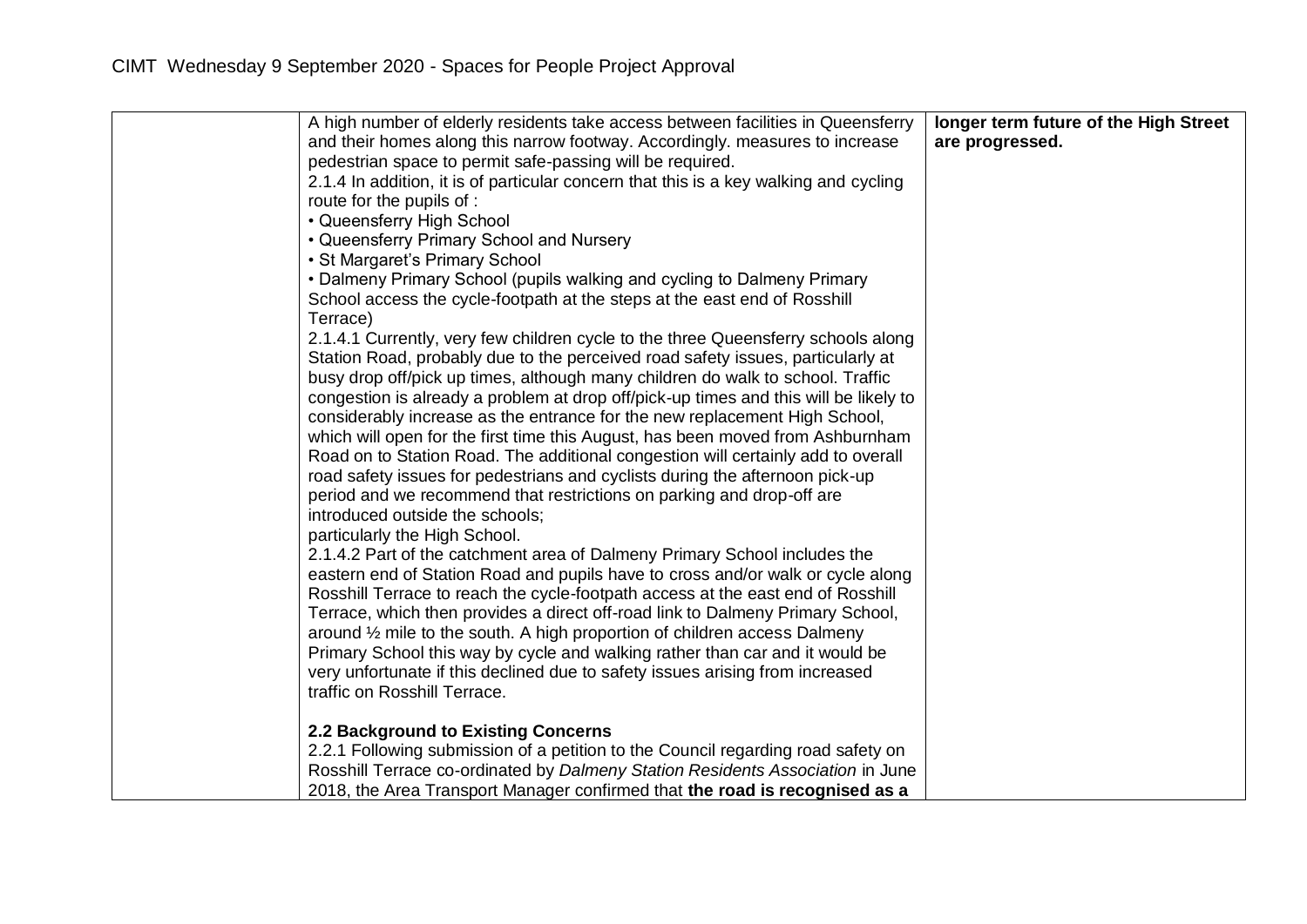| problem street and the Council agreed to install a speed table at the junction           |  |
|------------------------------------------------------------------------------------------|--|
| of Rosshill Terrace and Forth Terrace "in the first weeks" of the 2019 school            |  |
| summer holidays. The installation was then delayed until autumn 2019, and then           |  |
| again until spring 2020. As a consequence of these repeated delays, the safety           |  |
| risk to cyclists and pedestrians remains high on Rosshill Terrace.                       |  |
| 2.2.2 The Council had also promised the Residents Association that HGVs                  |  |
| would be banned from using Rosshill Terrace / Station Road as a through route            |  |
| at the same time as the speed table was offered.                                         |  |
| 2.2.3 Although not articulated in the recent Queensferry and Kirkliston Traffic          |  |
| and Active Travel Study, the accompanying report to the Transport and                    |  |
| Environment Committee in December 2019 noted that the survey data for the                |  |
| Study found "a significant change in route choices following the opening of              |  |
| the Queensferry Crossing". The report notes that with the closure of the                 |  |
| Echline Junction, the majority of journeys into and out of Queensferry now make          |  |
| use of residential streets. Displacement of traffic from the A90 to Station              |  |
| Road/Rosshill Terrace, further exacerbated by residential development at the             |  |
| former Agilent site and South Scotstoun, has resulted in increased traffic               |  |
| congestion and reduced safety for cyclists and pedestrians on this                       |  |
| corridor.                                                                                |  |
|                                                                                          |  |
| 2.3 Effect of Extra Diverted Traffic                                                     |  |
| 2.3.1 The closure of the High Street to through traffic will further increase traffic    |  |
| flows on Station Road/Rosshill Terrace, because it will form the most direct route       |  |
| for traffic entering/leaving Queensferry towards Edinburgh, further exacerbating         |  |
| the existing road safety problems.                                                       |  |
| 2.3.2 Furthermore, the temporary closure of the High Street, as part of the              |  |
| Spaces for People initiative, is likely to be continued to enable the planned            |  |
| refurbishment of the High Street, resulting in the diversion continuing for at least     |  |
| two years and possibly longer.                                                           |  |
| 2.3.3 It is therefore urgent that the long-overdue installation of the <b>previously</b> |  |
| promised measures are carried out in advance of this closure of the High Street          |  |
| to through traffic, to ensure against a further increase in risk to cyclists and         |  |
| pedestrians, which would be entirely contrary to the objectives of the Spaces for        |  |
| People initiative.                                                                       |  |
|                                                                                          |  |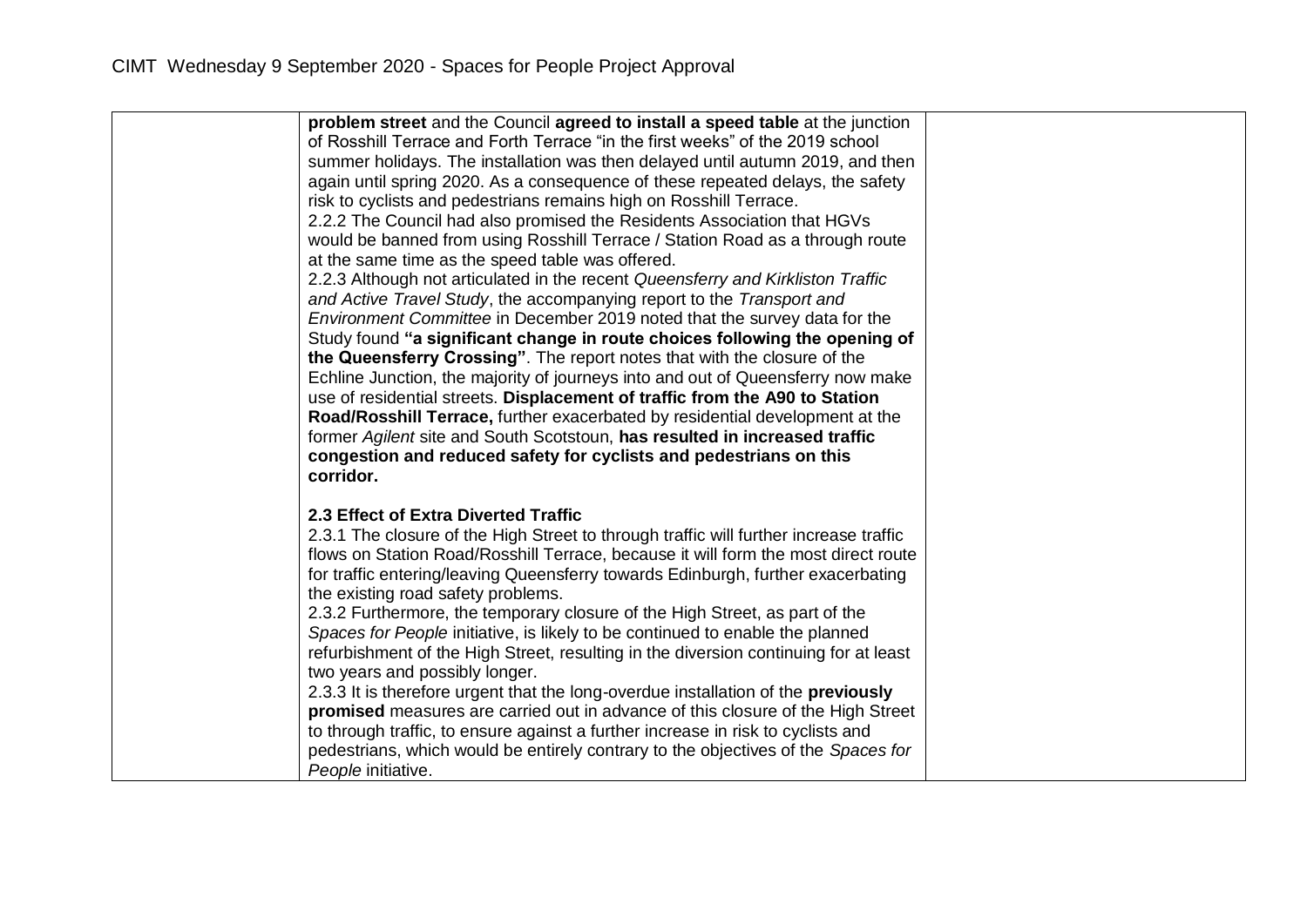| 2.3.4 Whilst there is no locally available alternative to using Station Road as the<br>local diversionary route, measures should be included to discourage its use by<br>longer distance traffic, by giving motorists advance warning of the High Street<br>closure. Accordingly, advance diversionary signage should be introduced to<br>advise motorists of the High Street closure before they leave the A90. The<br>diversionary signage on The Loan should be altered to show: the left turn into<br>Station Road as being for "Hawes Pier and Local Access Only" and a straight on<br>diversionary route sign showing "Edinburgh/A90", to encourage diverted<br>Edinburgh/A90-bound traffic to use The Loan and the A904 instead of Station<br>Road.<br>2.3.5 Please closely monitor traffic on Station Road and the surrounding streets<br>post implementation, with a view to the need for further interventions, including<br>the possible creation of a Low Traffic Neighbourhood, akin to your current                                                                                                                                                                                                                                                                                                                                                                                                                                                                         |  |
|-------------------------------------------------------------------------------------------------------------------------------------------------------------------------------------------------------------------------------------------------------------------------------------------------------------------------------------------------------------------------------------------------------------------------------------------------------------------------------------------------------------------------------------------------------------------------------------------------------------------------------------------------------------------------------------------------------------------------------------------------------------------------------------------------------------------------------------------------------------------------------------------------------------------------------------------------------------------------------------------------------------------------------------------------------------------------------------------------------------------------------------------------------------------------------------------------------------------------------------------------------------------------------------------------------------------------------------------------------------------------------------------------------------------------------------------------------------------------------------------|--|
| proposals at East Craigs. These are neighbourhoods with similar characteristics.<br><b>2.4 Diversion Route Recommendations</b><br>We therefore strongly recommend that the following measures are included in<br>this phase on Rosshill Terrace and Station Road, as prerequisites before the<br><b>High Street is closed.</b><br>2.4.1 Differentiate eastbound diverted traffic at The Loan between between<br>"Hawes Pier/Local access only", signed to turn left into Station Road, from<br>"Edinburgh/A90" traffic, being signed to continue on south on The Loan, with<br>further signage at subsequent junctions to the A90/A904 junction.<br>2.4.2 Install diversion advance warning signage on the A90 westbound for South<br>Queensferry traffic; indicating that the B924 is for "Hawes Pier/Local Access<br>Only" and diverting main South Queensferry traffic to use the A904.<br>2.4.3 Install the previously promised speed table at Rosshill Terrace and also<br>consider other strong contender locations, such as the junction of Station Road<br>and Ashburnham Road.<br>2.4.4 Implement the previously promised ban on HGVs<br>2.4.5 Install other speed calming measures, such as pinch points (e.g. similar to<br>those on High Street), speed-sensor warning signs and reducing certain<br>stretches to a single carriageway at strategic points.<br>2.4.6 Introduce restrictions on parking and drop-off are outside the schools;<br>particularly the High School. |  |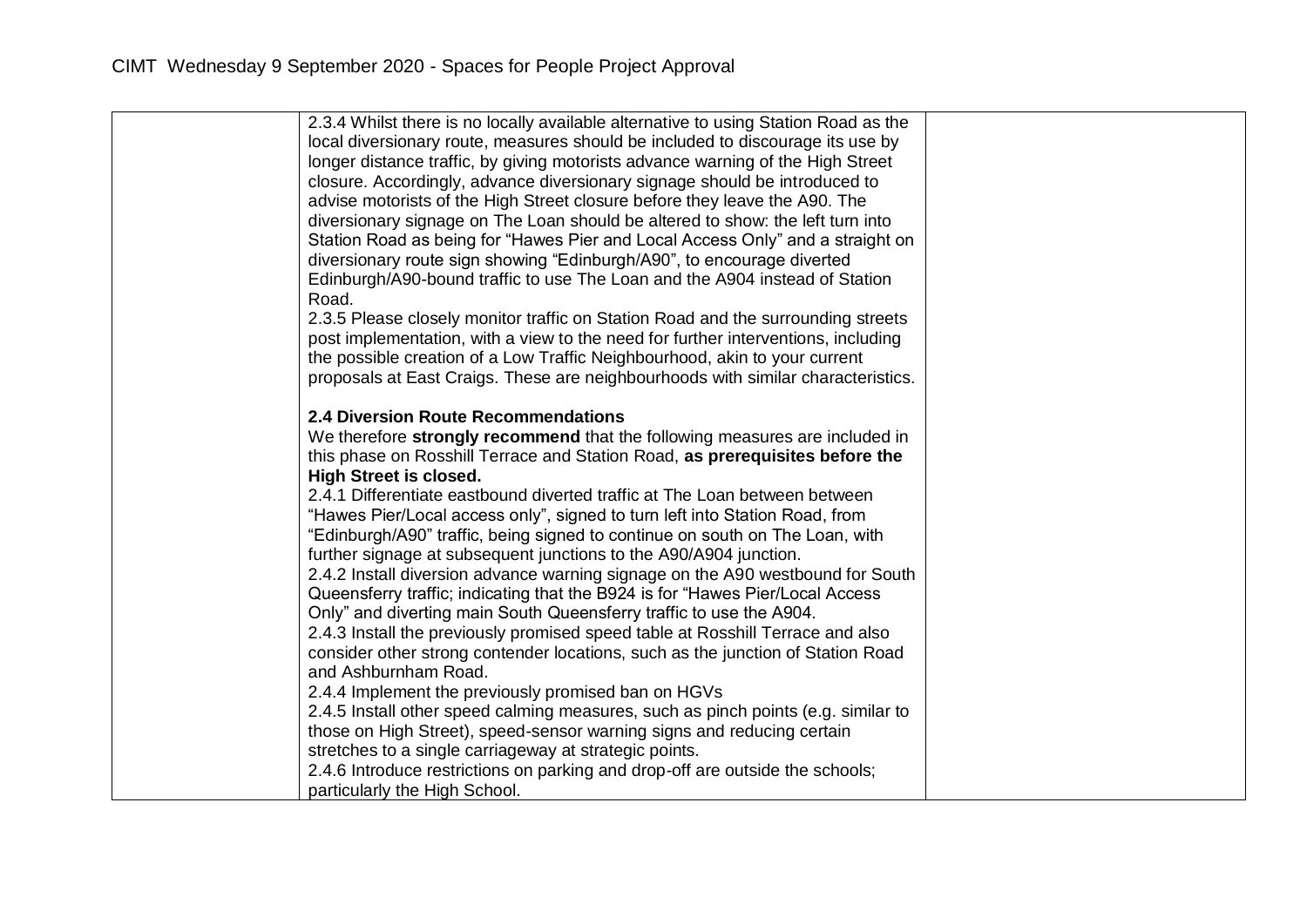|                                                         | 2.4.7 Introduce measures to increase pedestrian space to permit safe-passing.<br>2.4.8 Prior to the next phase, closely monitor traffic on the diversion route, with a<br>view to further<br>interventions, including creating a Low Traffic Neighbourhood, akin to the current<br>East Craigs proposals, encompassing the area east of The Loan.                                                                                                                                                                                                                                                                                                                                                                                                                                                                                       |                                                                                                                                                                                                                               |
|---------------------------------------------------------|-----------------------------------------------------------------------------------------------------------------------------------------------------------------------------------------------------------------------------------------------------------------------------------------------------------------------------------------------------------------------------------------------------------------------------------------------------------------------------------------------------------------------------------------------------------------------------------------------------------------------------------------------------------------------------------------------------------------------------------------------------------------------------------------------------------------------------------------|-------------------------------------------------------------------------------------------------------------------------------------------------------------------------------------------------------------------------------|
| <b>Police Scotland</b><br>TM Liaison & Road<br>Policing | From a Traffic Management perspective, whilst understanding the importance of<br>keeping people safe in the current environment, I think it is important to obtain a<br>balance between protecting the public against the virus and maintaining traffic<br>flow in a safe, consistent and free flowing manner in the different areas. I would<br>like to think that consideration could be given at certain suitable locations,<br>instead of full closures, creating one-way systems on roads that would have<br>normally been two-way streets. In this way, access to the street, not only from a<br>resident's perspective but also for emergency services is still maintained,<br>however with the added benefit of creating extra width on both sides of the one<br>way carriageway for Social distancing/extra cycling space etc. | The proposal has been changed<br>from a road closure to one way<br>system. Police Scotland will be made<br>aware of any alterations to access<br>via the TTRN notifications.                                                  |
| <b>Police Scotland</b><br>TM Liaison & Road<br>Policing | If the full closures are implemented, then signage should be of the prescribed<br>size and relevance in order for the police to enforce if required. There has been<br>instances recently of TTRO's going on with little or no appropriate signage,<br>confusing drivers and creating conflict with other road users.                                                                                                                                                                                                                                                                                                                                                                                                                                                                                                                   | All traffic management will be in<br>accordance with Chapter 8 Traffic<br>Management.<br>Footway widening will be installed<br>using a product from Rosehill which<br>is a rubber kerb with an upright<br>reflective bollard. |
| <b>Police Scotland</b><br>TM Liaison & Road<br>Policing | The closures/amendments should be subject to constant review with the<br>possiblity of altering/changing the Traffic Management layout if required whilst<br>still affording access to all emergency services.                                                                                                                                                                                                                                                                                                                                                                                                                                                                                                                                                                                                                          | Schemes will be reviewed following<br>installation and at a 2 monthly<br>frequency beyond.                                                                                                                                    |
| <b>Police Scotland</b><br>TM Liaison & Road<br>Policing | In regard to the CT aspect Police Scotland wish to raise your awareness of the<br>attached National Security guidance, entitled; Protection of pedestrian queues,<br>against Vehicle as a Weapon (VAW) Attack published in May 2020 by the<br>Centre for the Protection of the National Infrastructure (CPNI)                                                                                                                                                                                                                                                                                                                                                                                                                                                                                                                           | Only street furniture that is creating<br>a hazard rather than a benefit will be<br>removed. Most street furniture will<br>remain as it serves a purpose.                                                                     |
|                                                         | CPNI consider the risk to pedestrians from VAW attack within the UK to remain<br>a "realistic possibility" during the COVID-19 pandemic. Social distancing<br>measures continue to require businesses to manage customer flow and<br>numbers going into premises. This results in the formation of queues, often<br>within open public spaces and busy streets. The possibility exists that we will                                                                                                                                                                                                                                                                                                                                                                                                                                     |                                                                                                                                                                                                                               |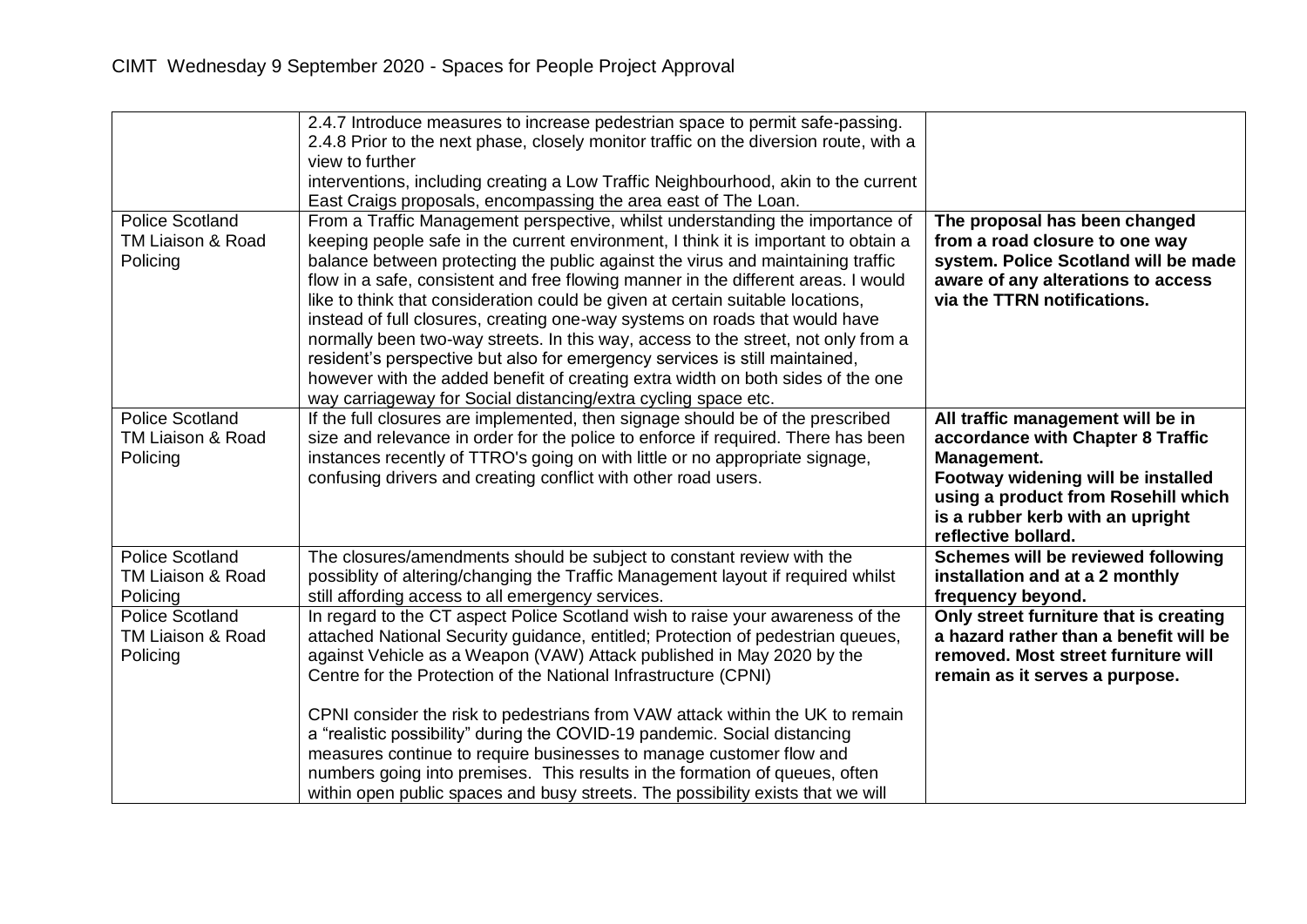|                            | see an increase in the amount of queues across the country and especially<br>within our "local town centres" in Edinburgh.<br>Under your proposals, we note that you are seeking to remove guard rails and<br>street clutter within these areas, to help achieve safe physical distancing, from<br>this date. The presence of street furniture (e.g. bus stops, signage posts,<br>seating, telephone boxes, litter bins, cycle racks, and trees) affords some<br>protection for members of the queuing public against VAW Attack.<br>Whilst the presence of street furniture alone may not stop a determined VAW<br>attack, there is evidence to suggest that it may cause an attacker to avoid the<br>area or drive around such features. Furthermore an attacking vehicle colliding<br>with street furniture may become immobilised, which provides people nearby the<br>opportunity to safely escape.<br>We would strongly advise against the removal of street furniture as described<br>within your proposal, to promote some level of protection for queuing members<br>of the public.<br>In support of this we would urge you consider the last line of the CPNI guidance,<br>which states, "Do Not remove any security features / useful street furniture items<br>without considering protective security in the round." |                                                                                                              |
|----------------------------|-----------------------------------------------------------------------------------------------------------------------------------------------------------------------------------------------------------------------------------------------------------------------------------------------------------------------------------------------------------------------------------------------------------------------------------------------------------------------------------------------------------------------------------------------------------------------------------------------------------------------------------------------------------------------------------------------------------------------------------------------------------------------------------------------------------------------------------------------------------------------------------------------------------------------------------------------------------------------------------------------------------------------------------------------------------------------------------------------------------------------------------------------------------------------------------------------------------------------------------------------------------------------------------------------------------------------------------|--------------------------------------------------------------------------------------------------------------|
| <b>General Public</b>      | There were 31 responses - 4 from businesses and 27 from residents. From                                                                                                                                                                                                                                                                                                                                                                                                                                                                                                                                                                                                                                                                                                                                                                                                                                                                                                                                                                                                                                                                                                                                                                                                                                                           | <b>Rosshill Terrace and Station Road</b>                                                                     |
| (Response to<br>Proposals) | residents there was 1 positive response, with 4 generally neutral and 22<br>negative. All 4 business responses were negative.                                                                                                                                                                                                                                                                                                                                                                                                                                                                                                                                                                                                                                                                                                                                                                                                                                                                                                                                                                                                                                                                                                                                                                                                     | will be monitored to assess the<br>impact of the temporary measures.                                         |
|                            | The themes which were contained in the feedback were as follows:                                                                                                                                                                                                                                                                                                                                                                                                                                                                                                                                                                                                                                                                                                                                                                                                                                                                                                                                                                                                                                                                                                                                                                                                                                                                  | Very limited reduction to parking on<br><b>High Street.</b>                                                  |
|                            | The main source of concern was the displacement of traffic onto Station<br>$\bullet$<br>Road/Rosshill Terrace as a diversion route with the resulting concerns                                                                                                                                                                                                                                                                                                                                                                                                                                                                                                                                                                                                                                                                                                                                                                                                                                                                                                                                                                                                                                                                                                                                                                    | Products to be used for widened                                                                              |
|                            | of:<br>Narrow footways and difficulty in socially distancing if traffic<br>$\circ$<br>volumes increased.                                                                                                                                                                                                                                                                                                                                                                                                                                                                                                                                                                                                                                                                                                                                                                                                                                                                                                                                                                                                                                                                                                                                                                                                                          | footways will be a Rosehill product<br>which consists of a rubber kerb and<br>an upright reflective bollard. |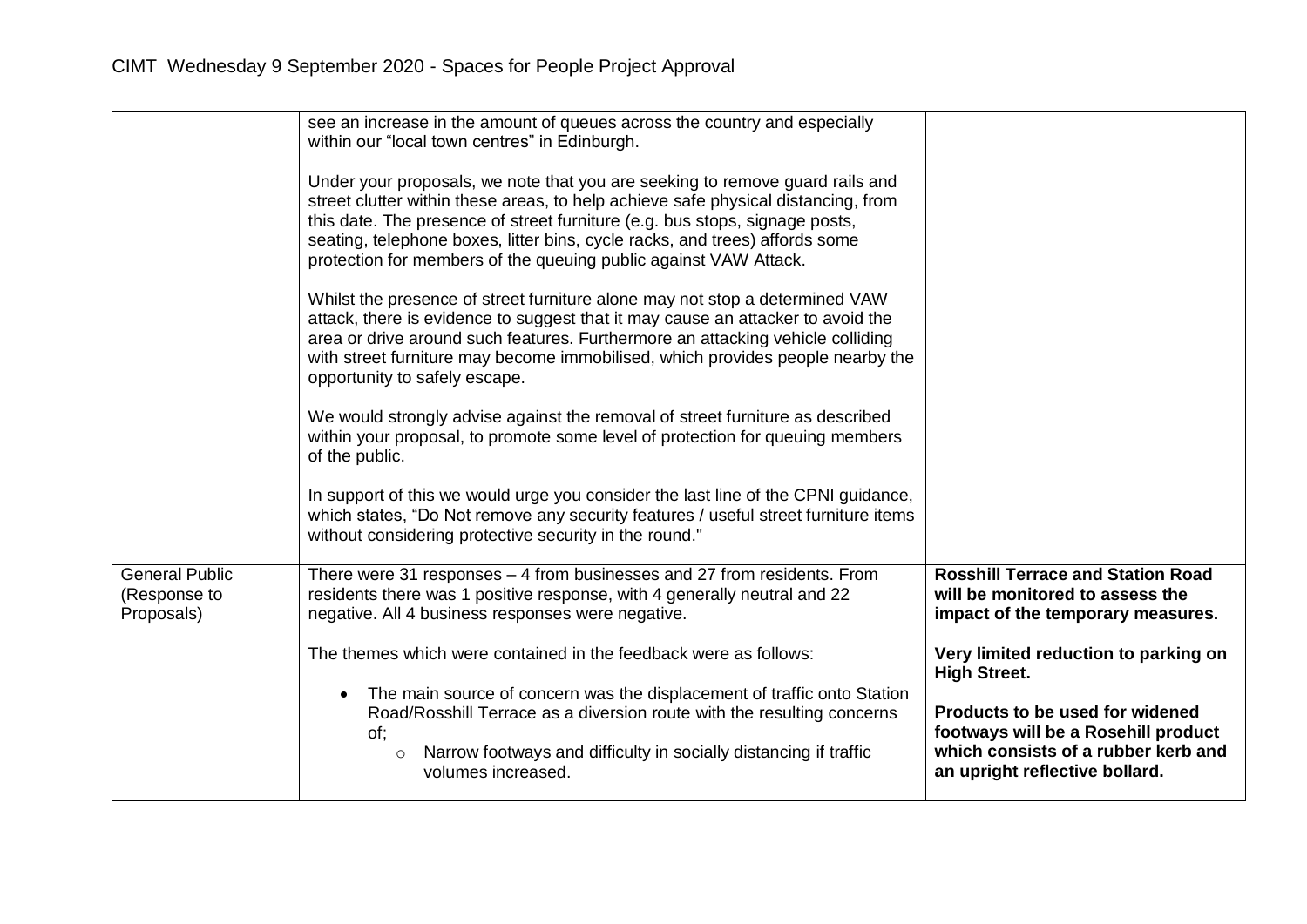|                         | Increased pollution and traffic near 3 local schools and the<br>$\circ$<br>negative impact on pupil's health and safety.<br>Increase in congestion and speeding vehicles.<br>$\circ$<br>o Effect on residential parking<br>The time limit on shopper and visitor parking at 2 hours presenting a<br>barrier to viable trading, affecting staff who commute by car and making<br>the town centre a less attractive place to visit for leisure.<br>Potential effect on response times for RNLI/HM coast guard staff who<br>travel from the west of the High Street (no official view given by either<br>agency).<br>Concern over the use of temporary TM equipment and the way this has<br>be misused in the past.<br>The delay in providing measures for social distancing and fact that<br>Scotland is easing from lockdown.<br>A lack of publicity of the proposals and limited period to comment on the<br>proposals.<br>Concern over the way in which residents parking would be administered.<br>$\bullet$<br>There was some confusion evident surrounding the extents of the High Street<br>closure with some of the responses mentioning the impact on access to Gote<br>Lane and also deliveries to areas of the High Street that would be availible<br>throughout. There seemed to be an assumption that the whole High Street was<br>closed during the hours of operation rather than a central point (i.e. that through<br>traffic is prevented but not access).<br>Due to the timing of the proposals there was also confusion with the advertising<br>of the TRO (TRO/19/91) for proposed permanent measures included in a local<br>improvement scheme. | One-way system will now be<br>implemented, two-way access for<br>Gote Lane will be maintained at the<br>west end of the High Street. |
|-------------------------|---------------------------------------------------------------------------------------------------------------------------------------------------------------------------------------------------------------------------------------------------------------------------------------------------------------------------------------------------------------------------------------------------------------------------------------------------------------------------------------------------------------------------------------------------------------------------------------------------------------------------------------------------------------------------------------------------------------------------------------------------------------------------------------------------------------------------------------------------------------------------------------------------------------------------------------------------------------------------------------------------------------------------------------------------------------------------------------------------------------------------------------------------------------------------------------------------------------------------------------------------------------------------------------------------------------------------------------------------------------------------------------------------------------------------------------------------------------------------------------------------------------------------------------------------------------------------------------------------------------------------------------------------------------------|--------------------------------------------------------------------------------------------------------------------------------------|
| Public<br>(Commonplace) | Pavements need to be widened and de-cluttered to support pedestrians and<br>create more space for queuing outside shops/bus stops. Marked pavement<br>areas outside shops/bus stops to assist waiting/queuing.<br>Parking should be restricted/suspended to create more space to extend<br>pavements.                                                                                                                                                                                                                                                                                                                                                                                                                                                                                                                                                                                                                                                                                                                                                                                                                                                                                                                                                                                                                                                                                                                                                                                                                                                                                                                                                               | These comments will be taken into<br>consideration.                                                                                  |